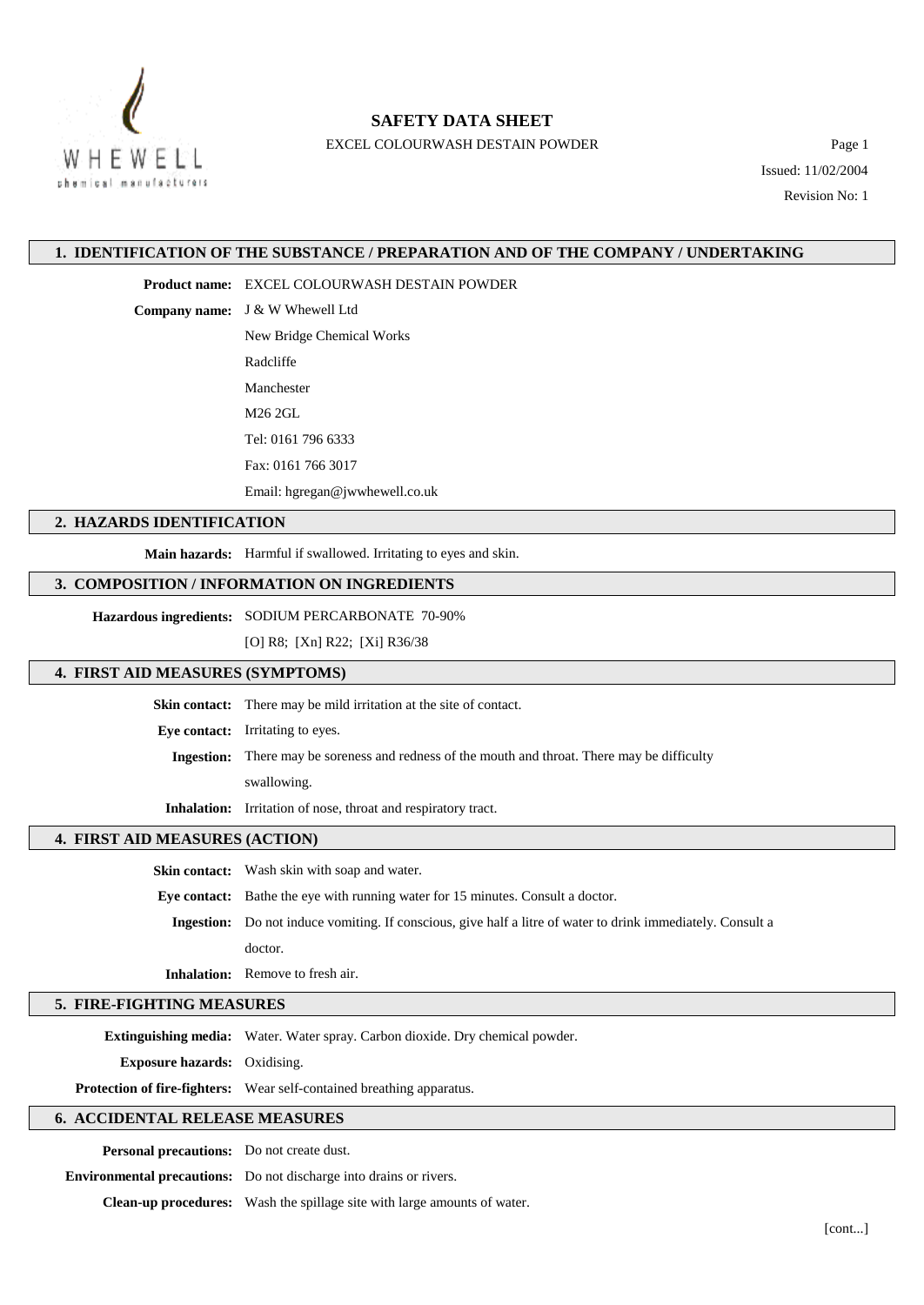## **SAFETY DATA SHEET**

#### EXCEL COLOURWASH DESTAIN POWDER Page 2

#### **7. HANDLING AND STORAGE**

**Handling requirements:** Keep away from sources of ignition. Keep container tightly closed when not in use. **Storage conditions:** Store in cool, well ventilated area. Keep away from sources of ignition.

## **8. EXPOSURE CONTROLS / PERSONAL PROTECTION**

|                                        | <b>Engineering measures:</b> Ensure there is sufficient ventilation of the area.                    |  |  |
|----------------------------------------|-----------------------------------------------------------------------------------------------------|--|--|
|                                        | <b>Respiratory protection:</b> Respiratory protection not normally required if used as recommended. |  |  |
| <b>Hand protection:</b> Gloves.        |                                                                                                     |  |  |
| <b>Eve protection:</b> Safety goggles. |                                                                                                     |  |  |
|                                        | <b>Skin protection:</b> Normal workwear.                                                            |  |  |

#### **9. PHYSICAL AND CHEMICAL PROPERTIES**

|                                     | <b>State:</b> Powder                         |
|-------------------------------------|----------------------------------------------|
| Colour: White                       |                                              |
|                                     | <b>Odour:</b> Odourless                      |
|                                     | <b>Oxidising:</b> Oxidising (by EC criteria) |
| <b>Solubility in water:</b> Soluble |                                              |

## **10. STABILITY AND REACTIVITY**

**Stability:** Stable under normal conditions.

**Conditions to avoid:** Sources of ignition.

**Materials to avoid:** Acids.

#### **11. TOXICOLOGICAL INFORMATION**

**Chronic toxicity:** Direct contact.

**Routes of exposure:** Refer to section 4 of SDS for routes of exposure and corresponding symptoms.

**Packing group:** III **Classification code:** O2

#### **12. ECOLOGICAL INFORMATION**

## **13. DISPOSAL CONSIDERATIONS**

**Disposal of packaging:** Dispose of containers with care.

**NB:** The user's attention is drawn to the possible existence of regional or national regulations

regarding disposal.

#### **14. TRANSPORT INFORMATION**

## **ADR / RID**

**UN no:** 1479 **ADR Class:** 5.1

**Shipping name:** OXIDIZING SOLID, N.O.S. (SODIUM PERCARBONATE)



**Labelling:** 5.1 **Hazard ID no:** 50